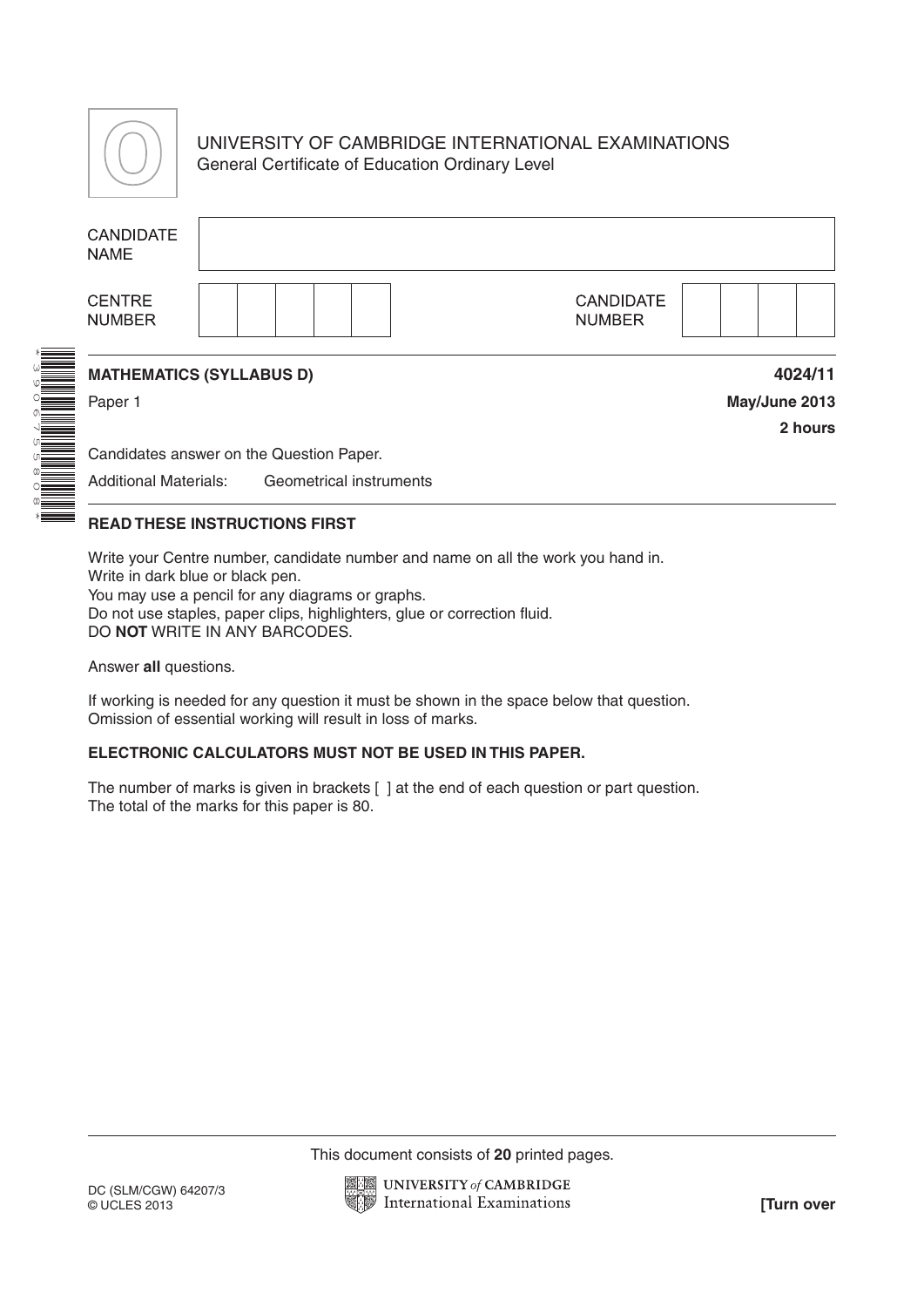## **ELECTRONIC CALCULATORS MUST NOT BE USED IN THIS PAPER.**

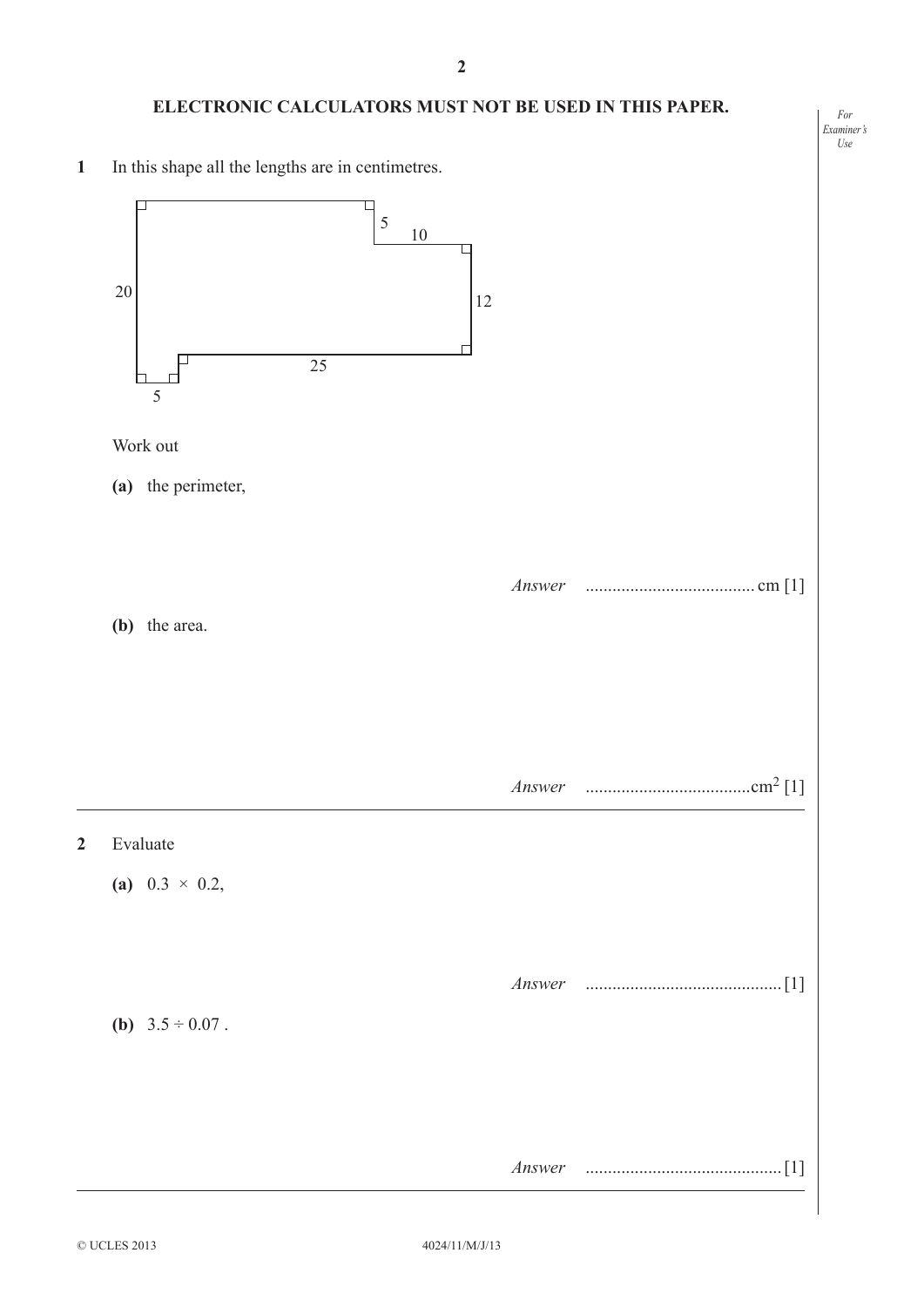| $\mathbf{3}$ |     | (a) A bag containing fruit has mass 3.813 kilograms.<br>When the bag is empty its mass is 257 grams. |        |             |                   | For<br>Examiner's<br>Use |
|--------------|-----|------------------------------------------------------------------------------------------------------|--------|-------------|-------------------|--------------------------|
|              |     | Find, in kilograms, the mass of the fruit.                                                           |        |             |                   |                          |
|              |     |                                                                                                      |        |             |                   |                          |
|              |     |                                                                                                      |        |             |                   |                          |
|              |     |                                                                                                      |        |             |                   |                          |
|              | (b) | The area of a shape is $1.2 \text{ m}^2$ .                                                           |        |             |                   |                          |
|              |     | Convert this area to $cm2$ .                                                                         |        |             |                   |                          |
|              |     |                                                                                                      |        |             |                   |                          |
|              |     |                                                                                                      |        |             |                   |                          |
|              |     |                                                                                                      | Answer |             |                   |                          |
| 4            |     | (a) Complete the statement in the answer space using one of these symbols.                           |        |             |                   |                          |
|              |     |                                                                                                      |        |             |                   |                          |
|              |     | $\leq$                                                                                               |        | $\geqslant$ |                   |                          |
|              |     |                                                                                                      |        |             |                   |                          |
|              |     |                                                                                                      |        |             |                   |                          |
|              |     |                                                                                                      |        |             |                   |                          |
|              |     |                                                                                                      |        |             | $rac{27}{40}$ [1] |                          |
|              |     | (b) Express $7\%$ as a decimal.                                                                      |        |             |                   |                          |
|              |     |                                                                                                      |        |             |                   |                          |
|              |     |                                                                                                      |        |             |                   |                          |
|              |     |                                                                                                      |        |             |                   |                          |
|              |     |                                                                                                      | Answer |             | $\lceil 1 \rceil$ |                          |
|              |     |                                                                                                      |        |             |                   |                          |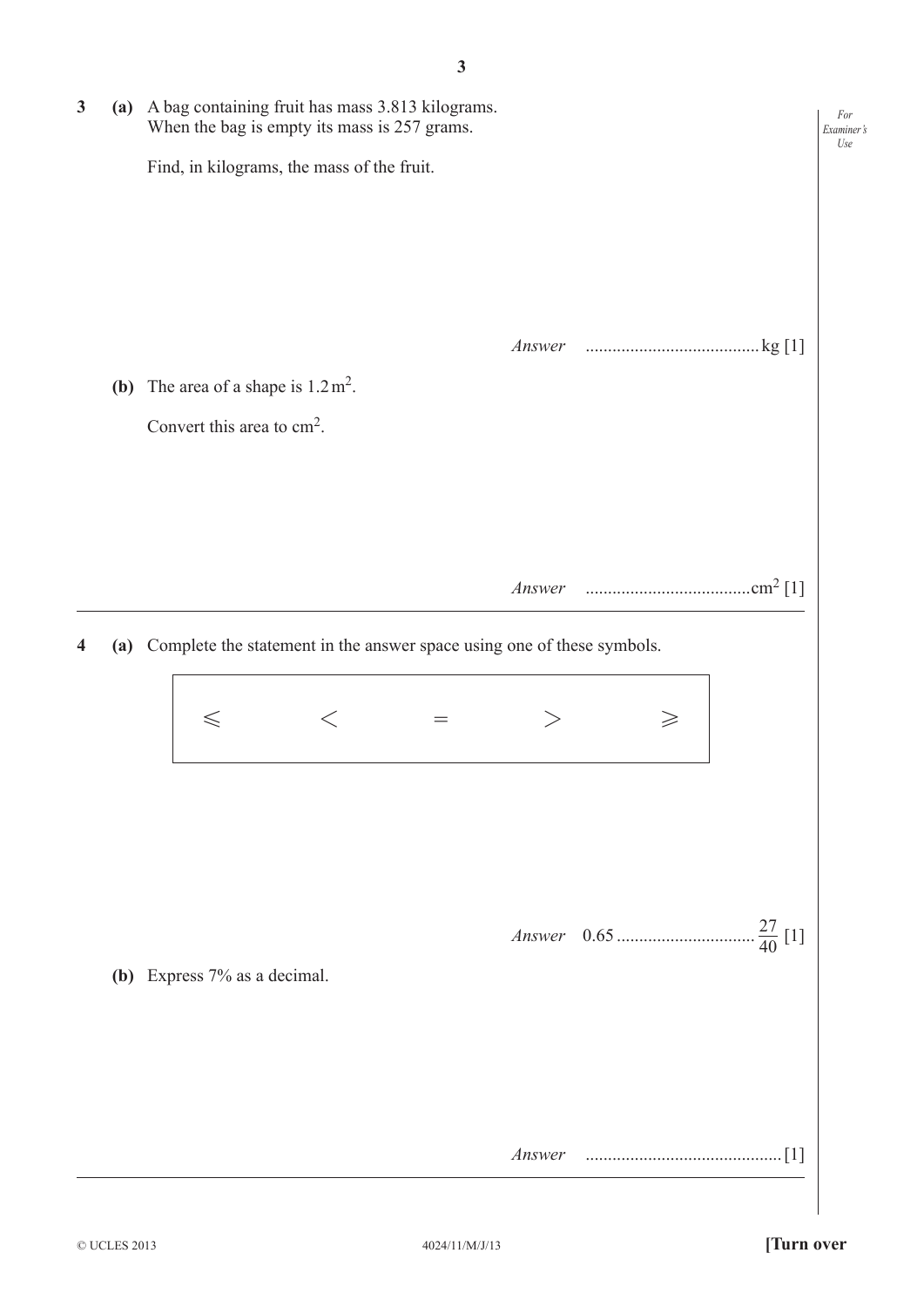



**4**

*PQ* is a chord of the circle, centre *O*. *X* is the midpoint of *PQ.*  $OX = 6$  cm and the radius of the circle is 10 cm.

Calculate *PQ.*

*Answer* ...................................... cm [2]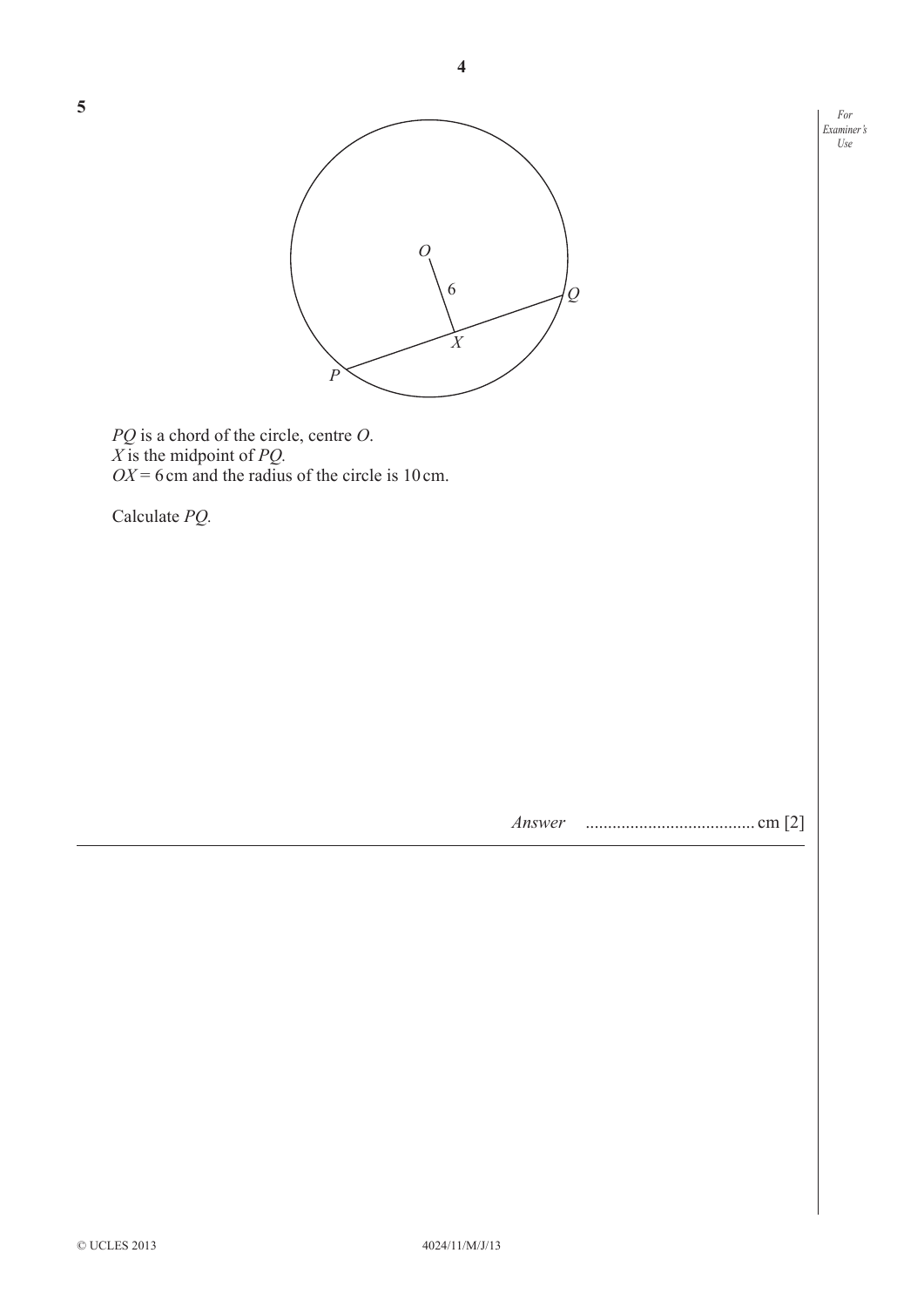

*Answer* 1 : .......................................[2]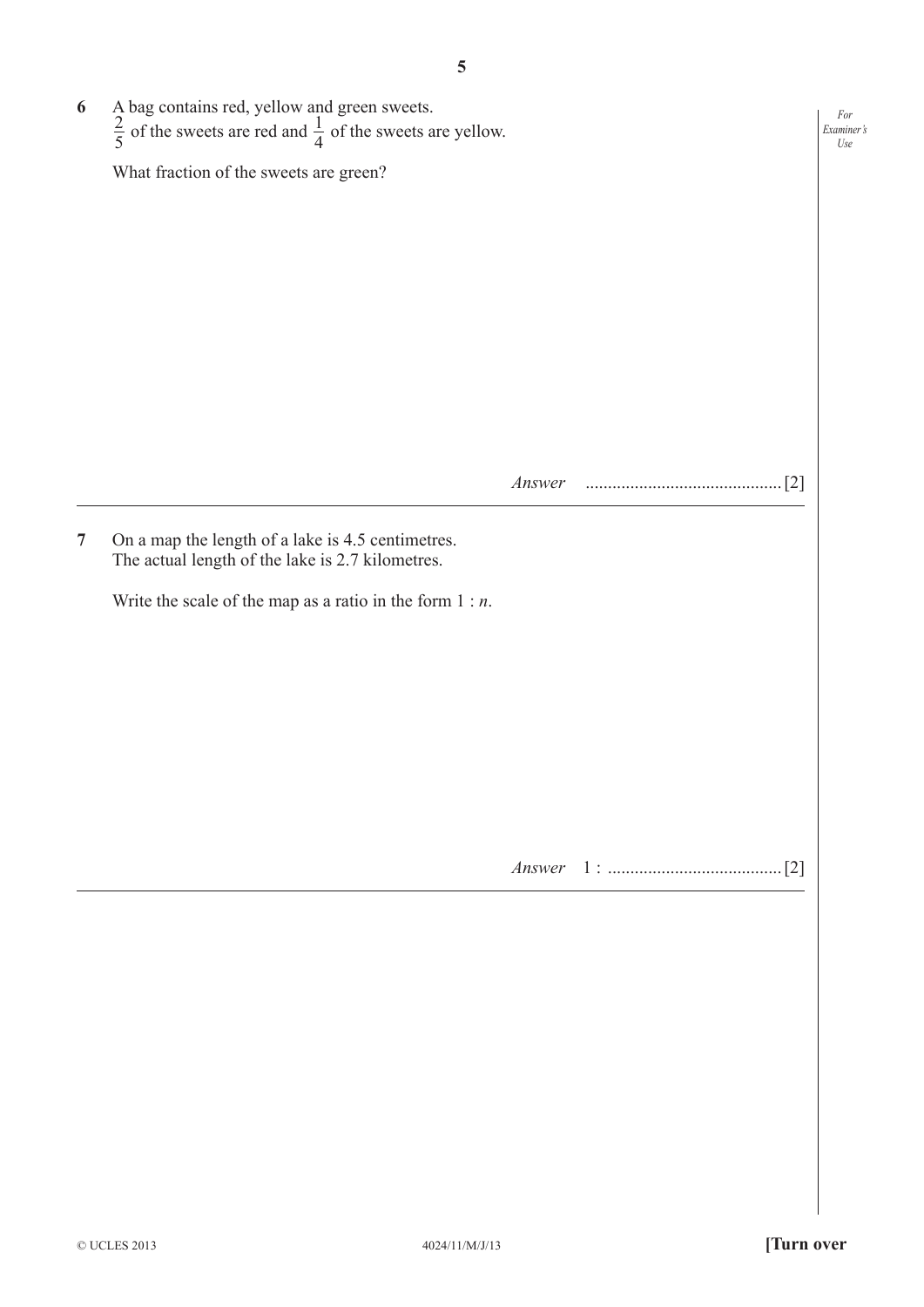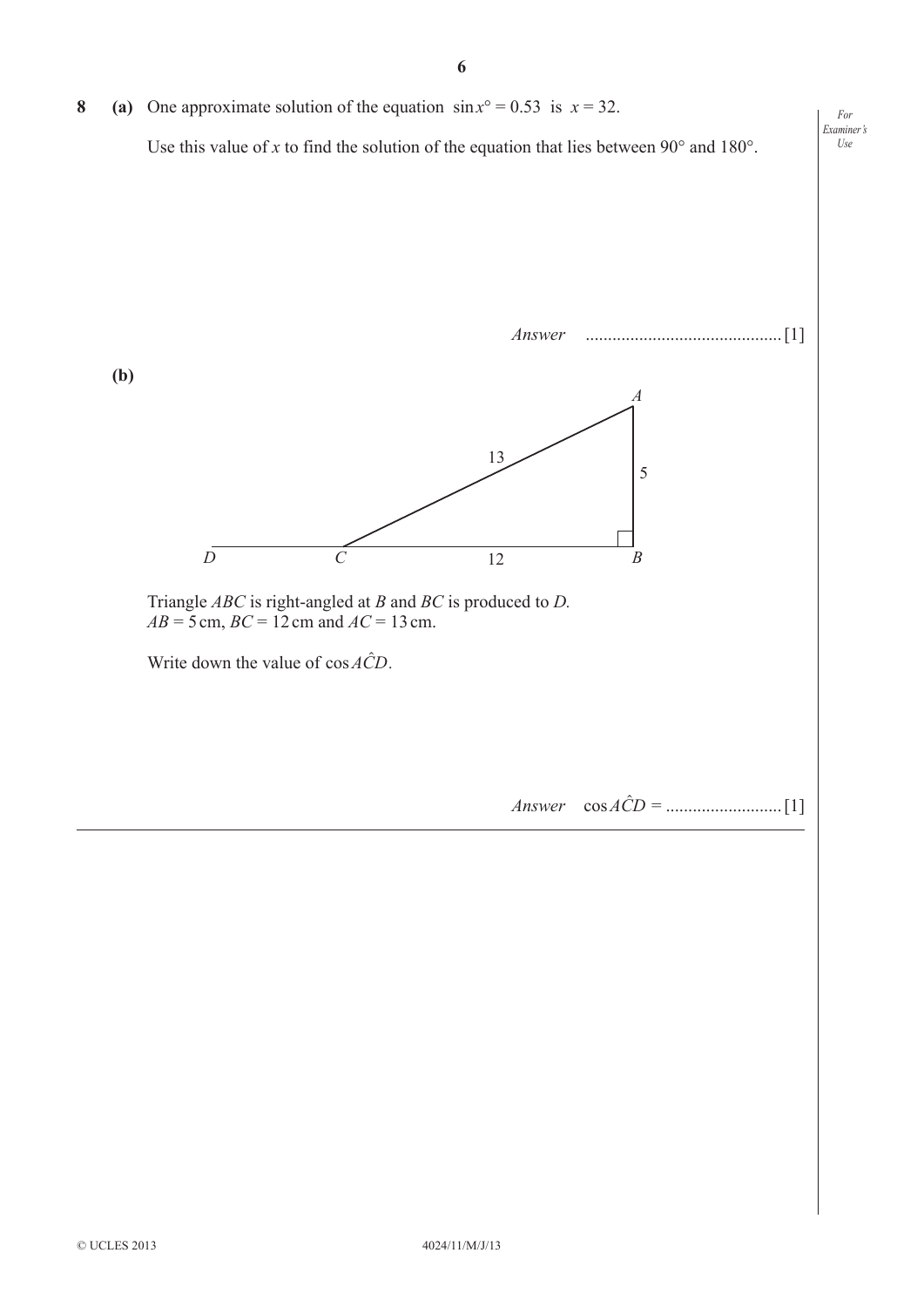| 9  |            | Ahmed pays a total of \$81 for wood, paint and a hammer.                      |                   |  |  |  |  |  |  |  |
|----|------------|-------------------------------------------------------------------------------|-------------------|--|--|--|--|--|--|--|
|    | (a)        | The amounts he pays for the wood, paint and hammer are in the ratio $4:3:2$ . | Examiner's<br>Use |  |  |  |  |  |  |  |
|    |            | Calculate how much Ahmed pays for the hammer.                                 |                   |  |  |  |  |  |  |  |
|    |            |                                                                               |                   |  |  |  |  |  |  |  |
|    |            |                                                                               |                   |  |  |  |  |  |  |  |
|    |            |                                                                               |                   |  |  |  |  |  |  |  |
|    |            |                                                                               |                   |  |  |  |  |  |  |  |
|    | <b>(b)</b> | When Ahmed paid \$81 he had received a 10% discount on the normal price.      |                   |  |  |  |  |  |  |  |
|    |            | Calculate the normal price.                                                   |                   |  |  |  |  |  |  |  |
|    |            |                                                                               |                   |  |  |  |  |  |  |  |
|    |            |                                                                               |                   |  |  |  |  |  |  |  |
|    |            |                                                                               |                   |  |  |  |  |  |  |  |
|    |            |                                                                               |                   |  |  |  |  |  |  |  |
|    |            |                                                                               |                   |  |  |  |  |  |  |  |
| 10 |            | $b = m(a-c)$                                                                  |                   |  |  |  |  |  |  |  |
|    |            | (a) Evaluate <i>b</i> when $m = 5$ , $a = 8$ and $c = -3$ .                   |                   |  |  |  |  |  |  |  |
|    |            |                                                                               |                   |  |  |  |  |  |  |  |
|    |            |                                                                               |                   |  |  |  |  |  |  |  |
|    |            |                                                                               |                   |  |  |  |  |  |  |  |
|    |            | (b) Rearrange the formula to make $c$ the subject.                            |                   |  |  |  |  |  |  |  |
|    |            |                                                                               |                   |  |  |  |  |  |  |  |
|    |            |                                                                               |                   |  |  |  |  |  |  |  |
|    |            |                                                                               |                   |  |  |  |  |  |  |  |
|    |            |                                                                               |                   |  |  |  |  |  |  |  |
|    |            |                                                                               |                   |  |  |  |  |  |  |  |
|    |            |                                                                               |                   |  |  |  |  |  |  |  |
|    |            |                                                                               |                   |  |  |  |  |  |  |  |
|    |            |                                                                               |                   |  |  |  |  |  |  |  |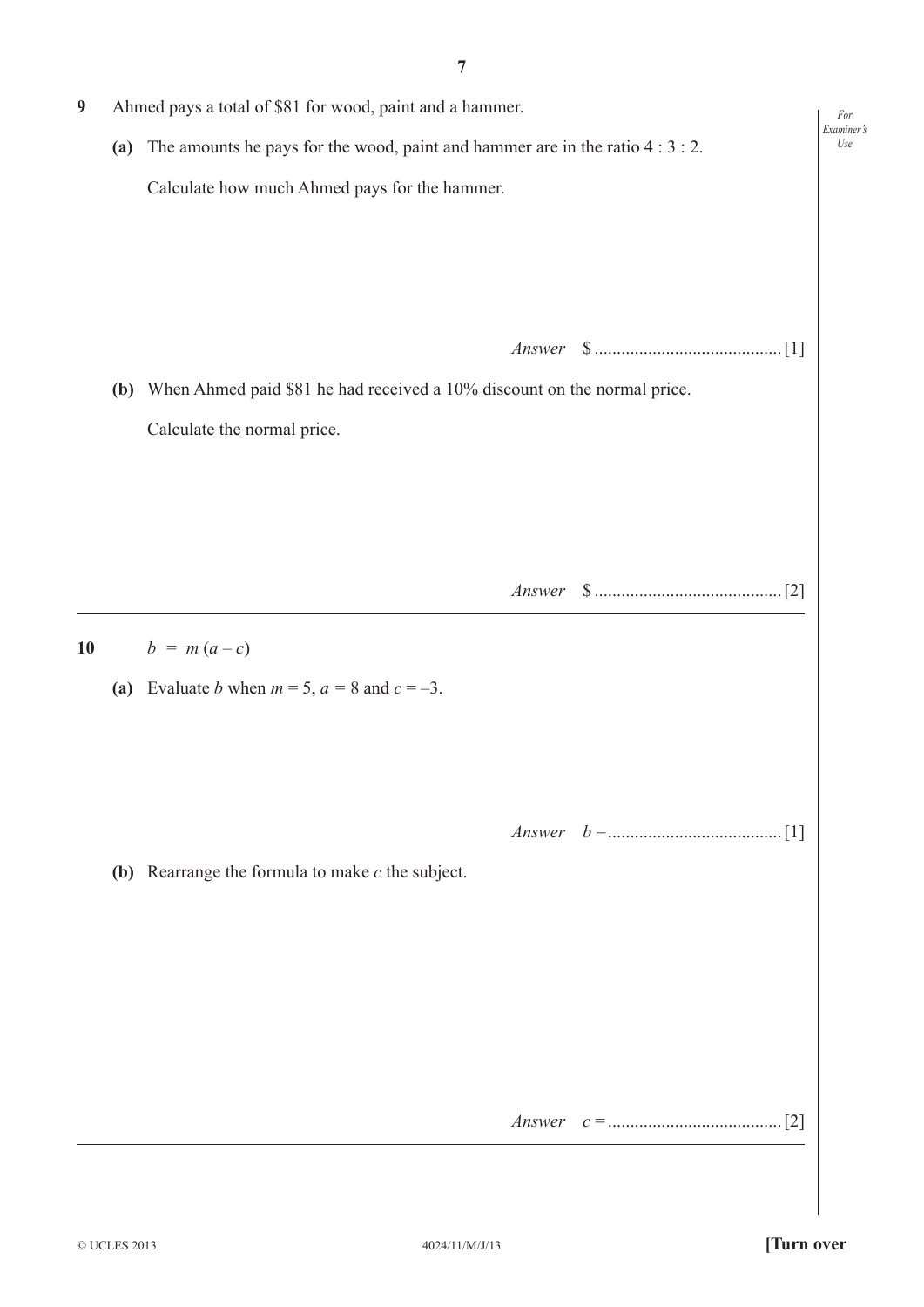|    |     | Choose a quadrilateral from the list to complete each statement. |                                                                                       |           |                |               |  |                  |  |       |
|----|-----|------------------------------------------------------------------|---------------------------------------------------------------------------------------|-----------|----------------|---------------|--|------------------|--|-------|
|    |     | <b>Kite</b>                                                      | Parallelogram                                                                         | Rectangle | <b>Rhombus</b> | <b>Square</b> |  | <b>Trapezium</b> |  |       |
|    |     |                                                                  |                                                                                       |           |                |               |  |                  |  | $[1]$ |
|    |     |                                                                  |                                                                                       |           |                |               |  |                  |  | $[1]$ |
|    | (c) |                                                                  |                                                                                       |           |                |               |  |                  |  |       |
|    |     |                                                                  | its diagonals bisect at 90°.                                                          |           |                |               |  |                  |  | $[1]$ |
| 12 |     |                                                                  |                                                                                       |           |                |               |  |                  |  |       |
|    |     |                                                                  | 6                                                                                     |           | 9              |               |  |                  |  |       |
|    |     |                                                                  |                                                                                       |           |                |               |  |                  |  |       |
|    |     |                                                                  |                                                                                       |           |                |               |  |                  |  |       |
|    |     |                                                                  | The three cards above can be rearranged to make three-digit numbers, for example 916. |           |                |               |  |                  |  |       |
|    |     |                                                                  | Arrange the three cards to make                                                       |           |                |               |  |                  |  |       |
|    | (a) |                                                                  | the three-digit number that is closest to 650,                                        |           |                |               |  |                  |  |       |
|    |     |                                                                  |                                                                                       |           |                |               |  |                  |  |       |
|    |     |                                                                  | (b) the three-digit number that is a multiple of $7$ ,                                |           |                |               |  |                  |  |       |
|    |     |                                                                  |                                                                                       |           |                |               |  |                  |  |       |
|    |     |                                                                  |                                                                                       |           |                |               |  |                  |  |       |
|    |     |                                                                  |                                                                                       |           |                | Answer        |  |                  |  |       |
|    | (c) |                                                                  | a three-digit number that is a square number.                                         |           |                |               |  |                  |  |       |
|    |     |                                                                  |                                                                                       |           |                |               |  |                  |  |       |
|    |     |                                                                  |                                                                                       |           |                | Answer        |  |                  |  |       |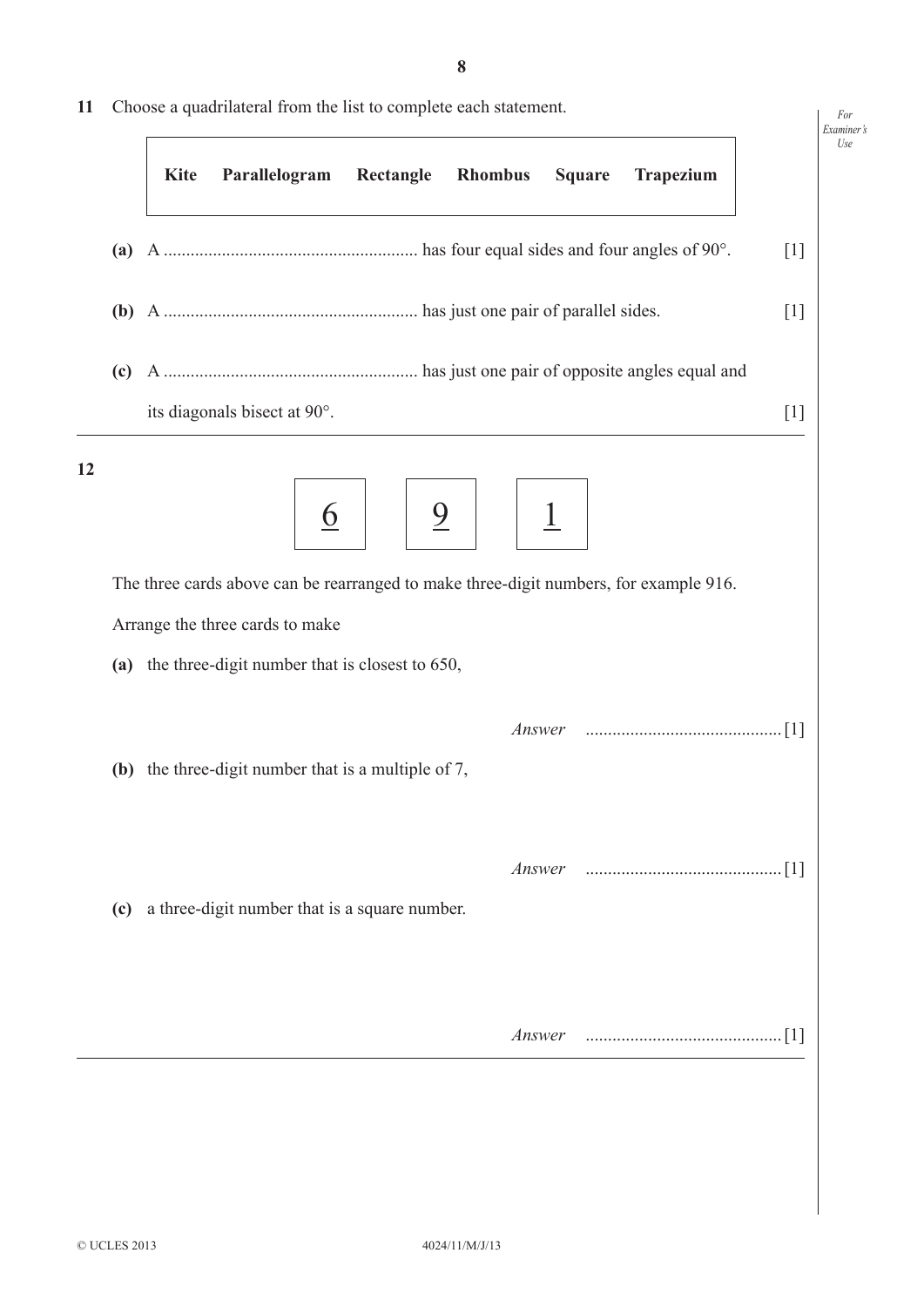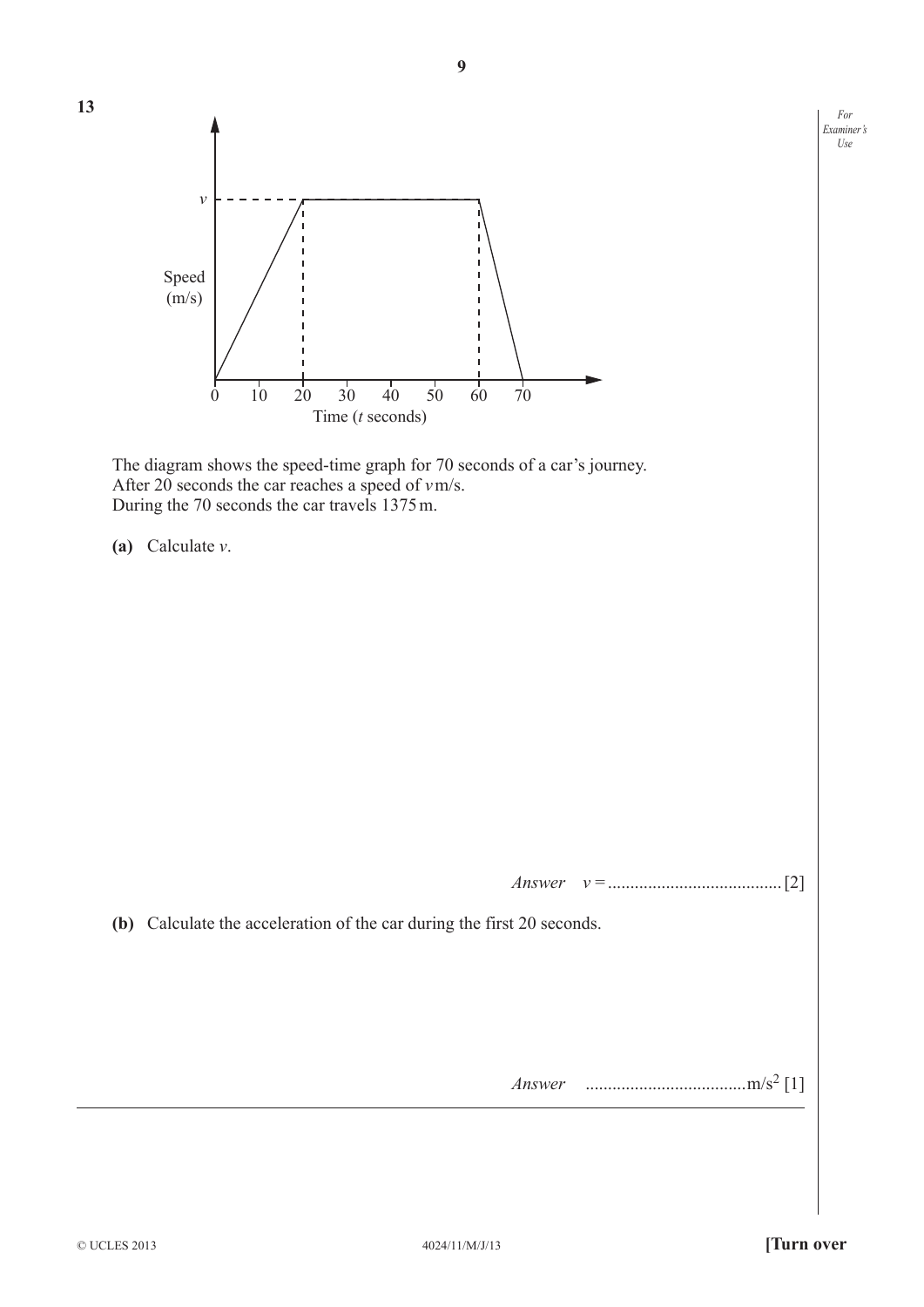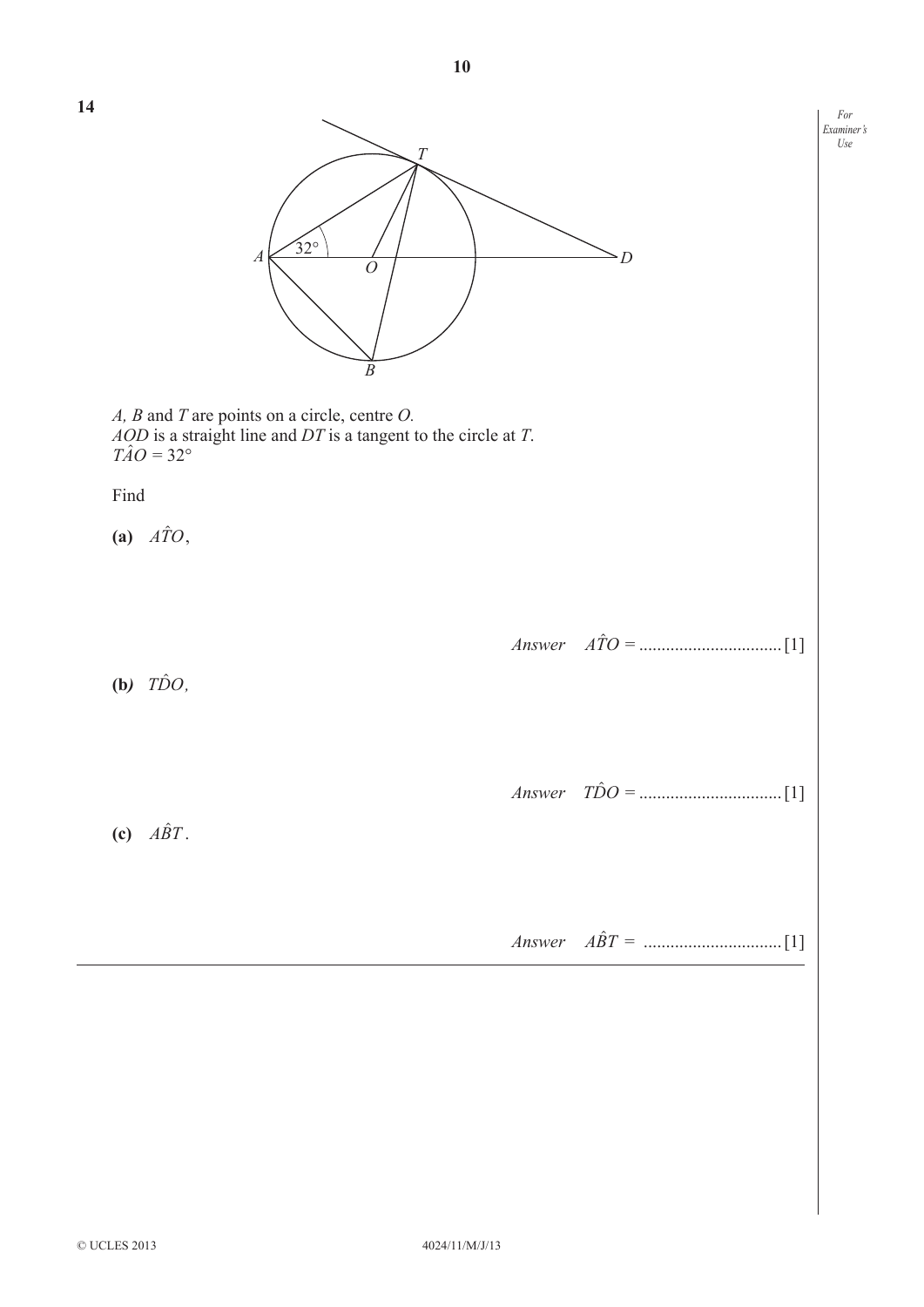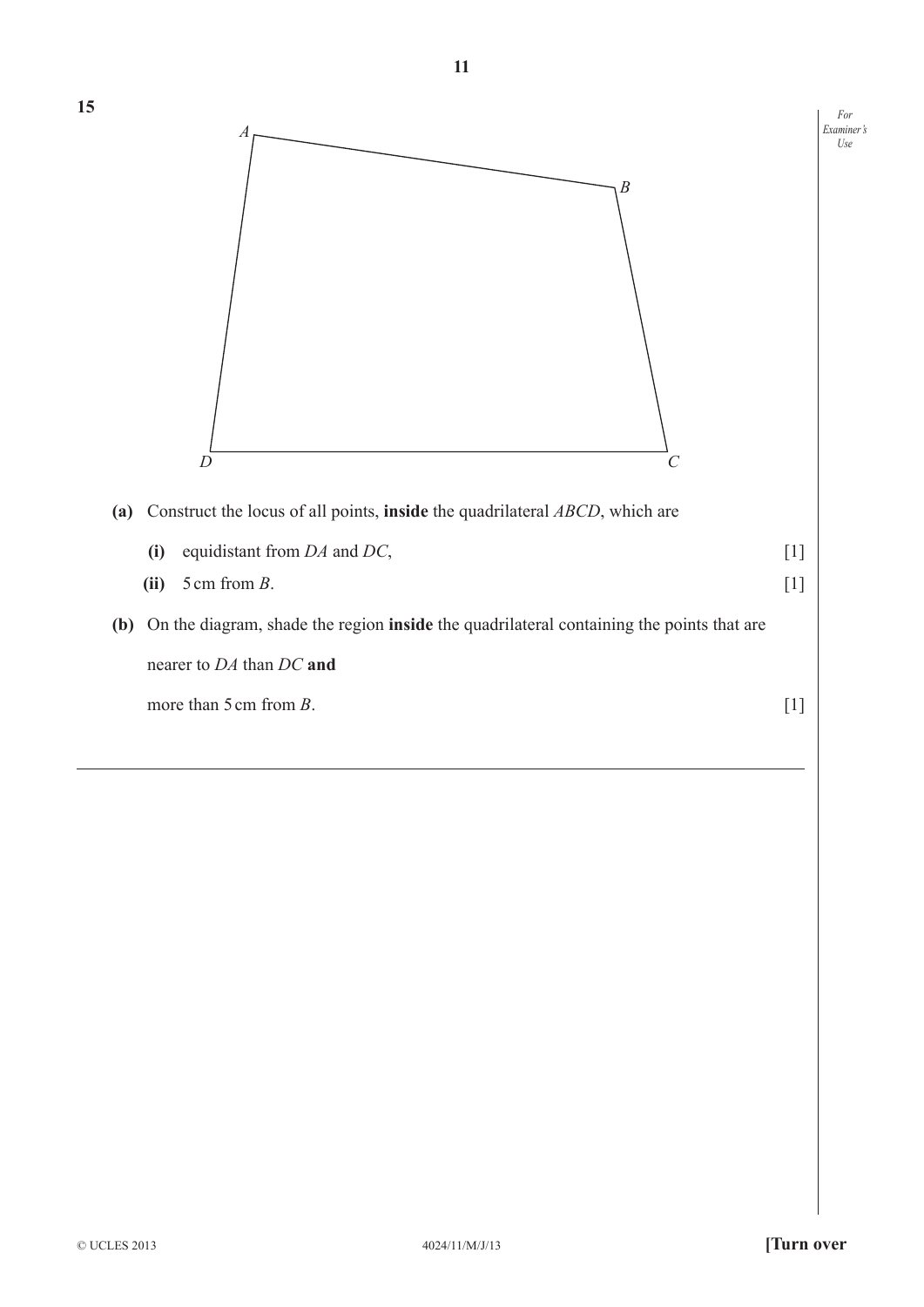**(a)** Maryam decorates each cake with a ribbon around the outside. The length of the ribbon for the larger cake is 66cm. Find the length of the ribbon for the smaller cake. *Answer* ...................................... cm [1] **(b)** Maryam uses 1600m3 of cake mixture to make the smaller cake. Find the volume of cake mixture she uses to make the larger cake. *Answer* .....................................cm3 [2] **17**  $p = 2.4 \times 10^2$   $q = 6 \times 10^3$ Giving your answers in standard form, find

**16** Maryam makes two geometrically similar cakes. The heights of the cakes are 6cm and 9cm.

**12**

(a)  $p + q$ ,

*Answer* ............................................[1]

*For Examiner's Use*

**(b)**  $2p \div q$ .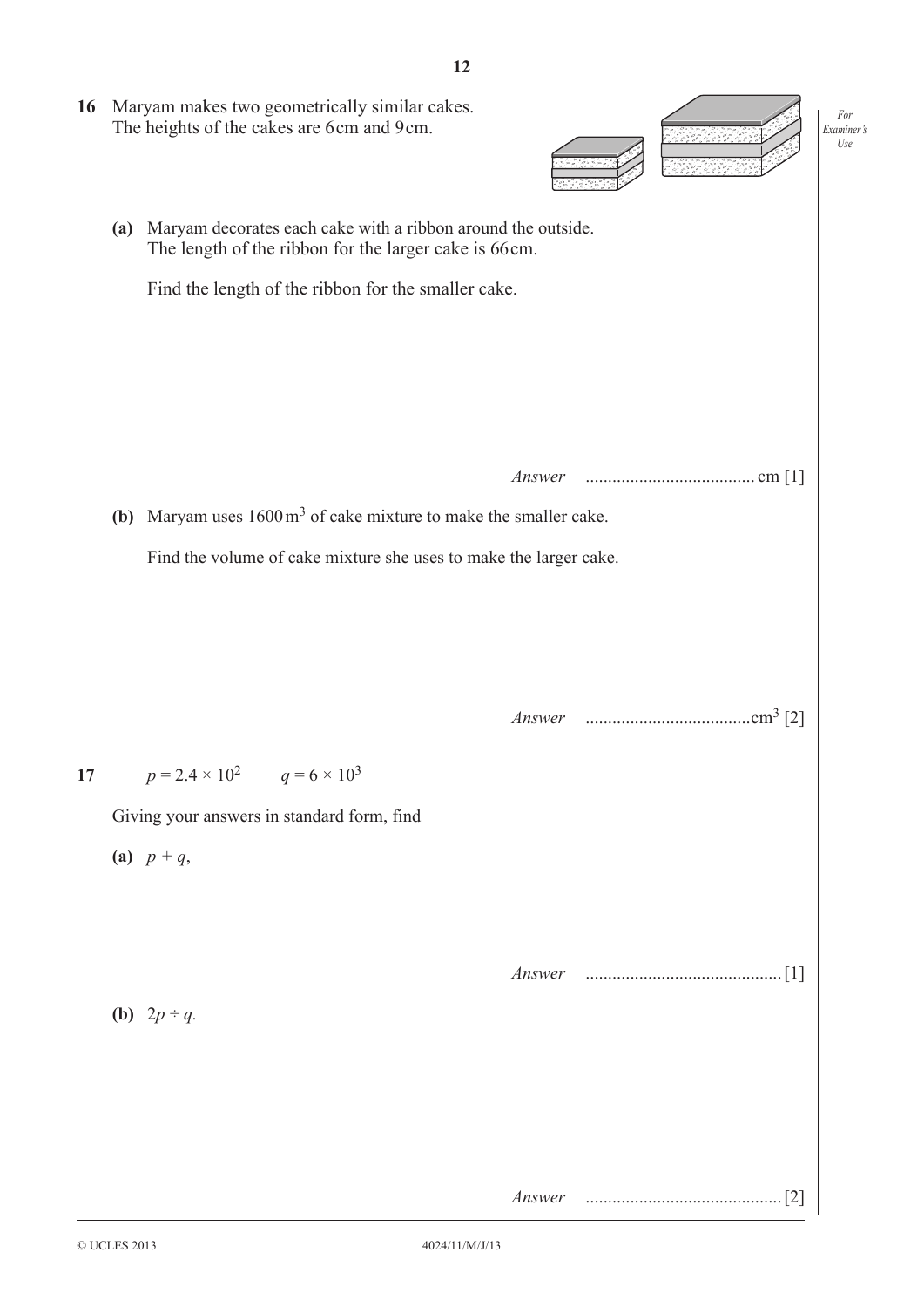

**18** Eighty cyclists were each asked the distance (in kilometres) they cycled last week.

**13**

*Answer* ......................................km [2]

*For*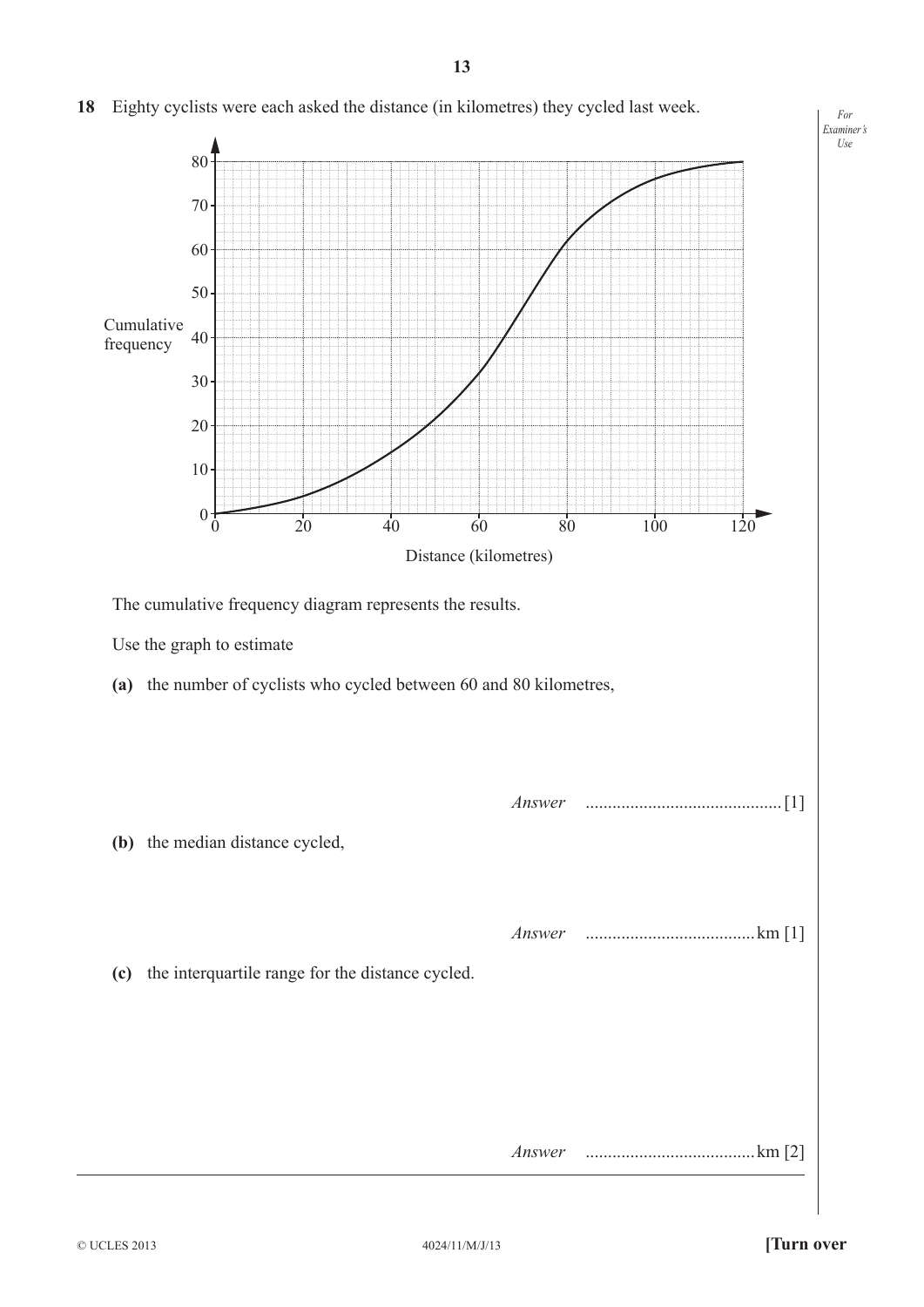**19** The diagram shows the metal cover for a circular drain. Water drains out through the shaded sections.



*O* is the centre of circles with radii 1 cm, 2 cm, 3 cm, 4 cm and 5 cm. The cover has rotational symmetry of order 6 and  $\angle BOC = 40^{\circ}$ .

**(a)** Calculate the area of the shaded section *ABCD*, giving your answer in terms of  $\pi$ .

*Answer* .....................................cm2 [2]

*For Examiner's Use*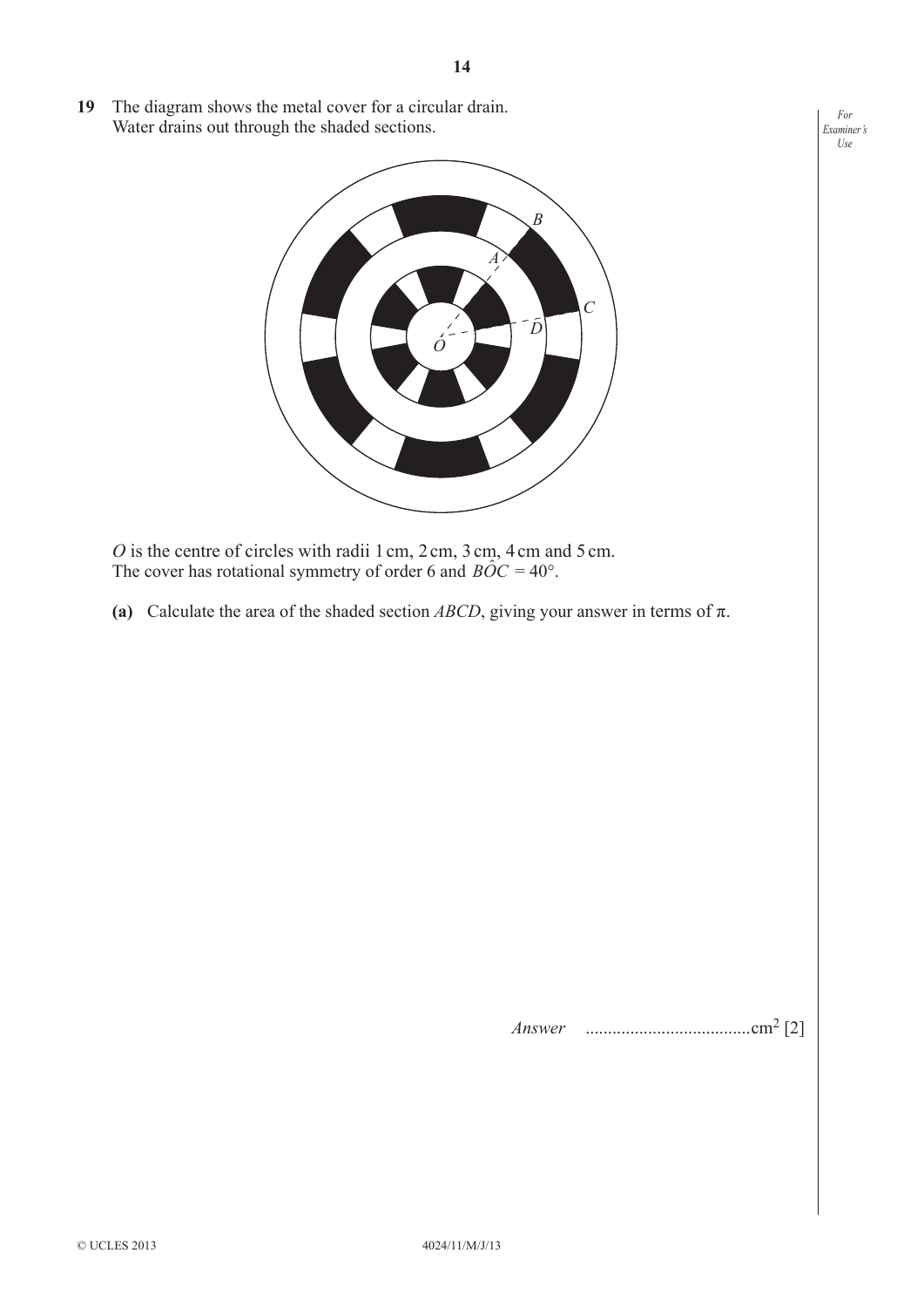|           |     |                                                                                                                                                                                                           | 15                                                                                                                        |  |  |  |
|-----------|-----|-----------------------------------------------------------------------------------------------------------------------------------------------------------------------------------------------------------|---------------------------------------------------------------------------------------------------------------------------|--|--|--|
|           |     | (b) The total area of the metal (unshaded) sections of the cover is $\frac{55}{3}\pi$ cm <sup>2</sup> .<br>Calculate the total area of the shaded sections, giving your answer in terms of $\pi$ .<br>(i) |                                                                                                                           |  |  |  |
|           |     | (ii)                                                                                                                                                                                                      | Calculate the fraction of the total area of the cover that is metal (unshaded).<br>Give your answer in its simplest form. |  |  |  |
| <b>20</b> | (a) |                                                                                                                                                                                                           | Answer<br>Evaluate<br>(i) $5^0 + 5^2$ ,                                                                                   |  |  |  |
|           |     |                                                                                                                                                                                                           | $\lceil 1 \rceil$<br>Answer<br>(ii) $36^{\frac{1}{2}}$ ,                                                                  |  |  |  |
|           |     |                                                                                                                                                                                                           | (iii) $(2^{\frac{2}{3}})^6$ .                                                                                             |  |  |  |
|           |     |                                                                                                                                                                                                           | <b>(b)</b> $\left(\frac{1}{3}\right)^k = 9$<br>Find the value of $k$ .                                                    |  |  |  |
|           |     |                                                                                                                                                                                                           |                                                                                                                           |  |  |  |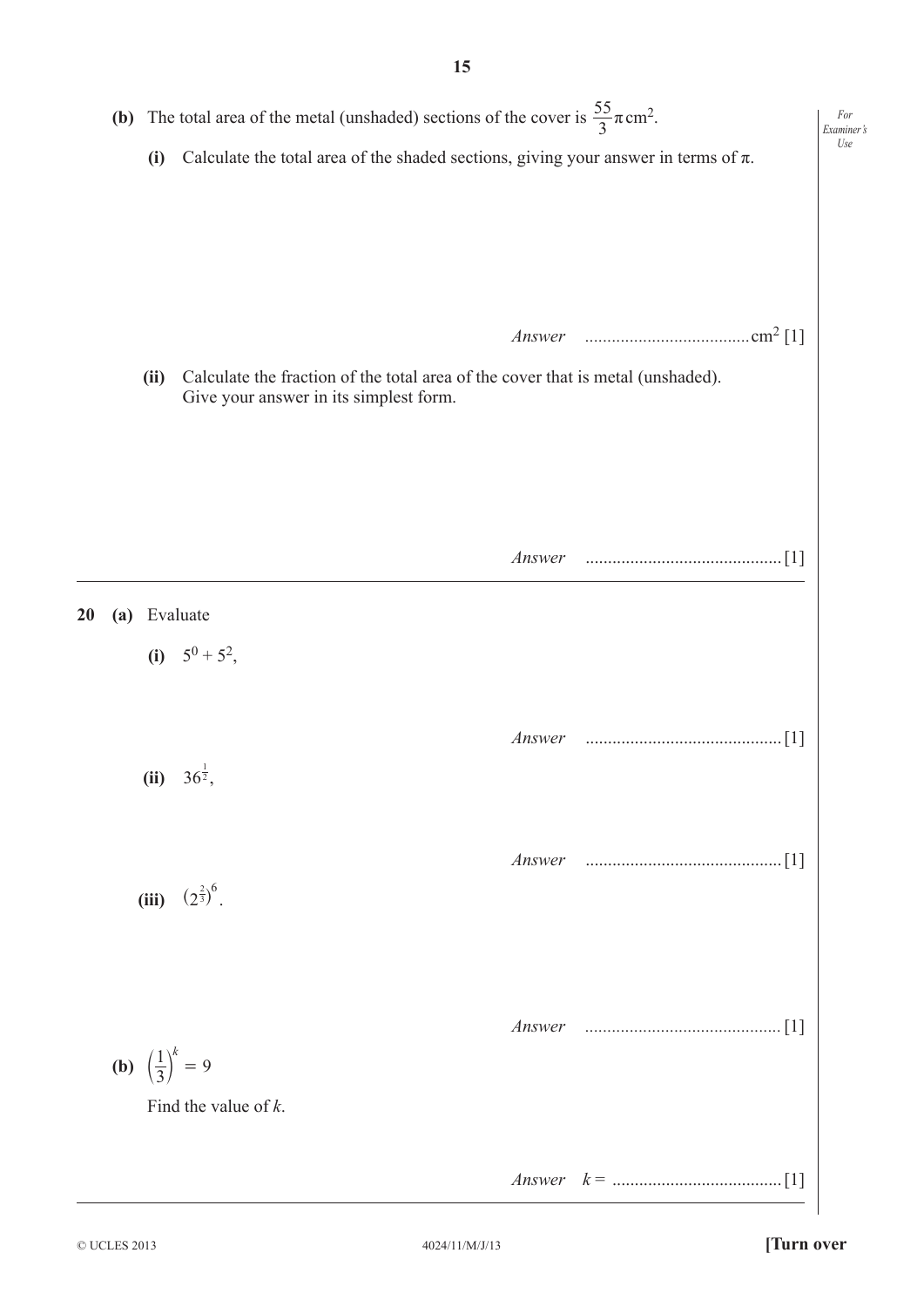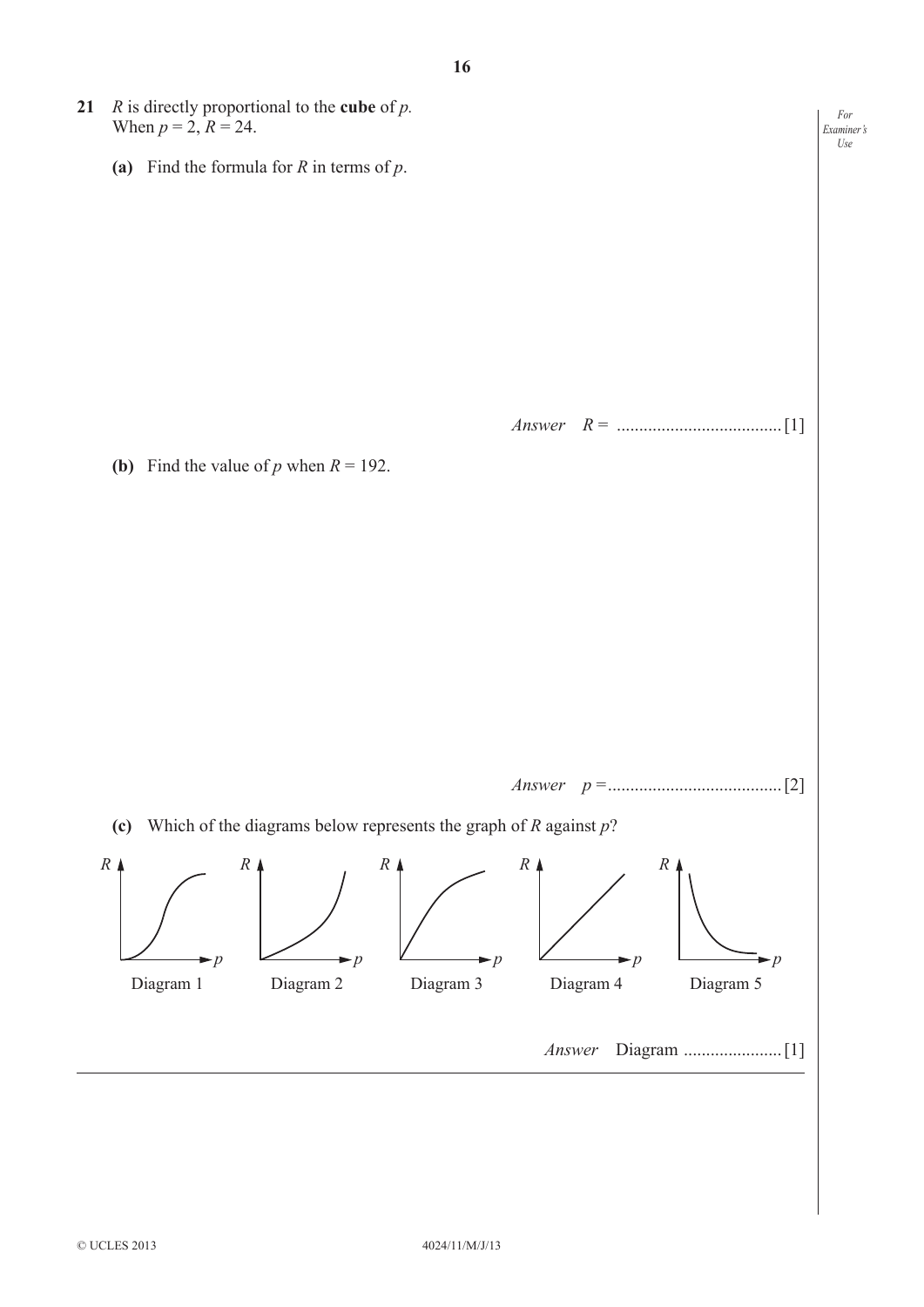

© UCLES 2013 4024/11/M/J/13 **[Turn over**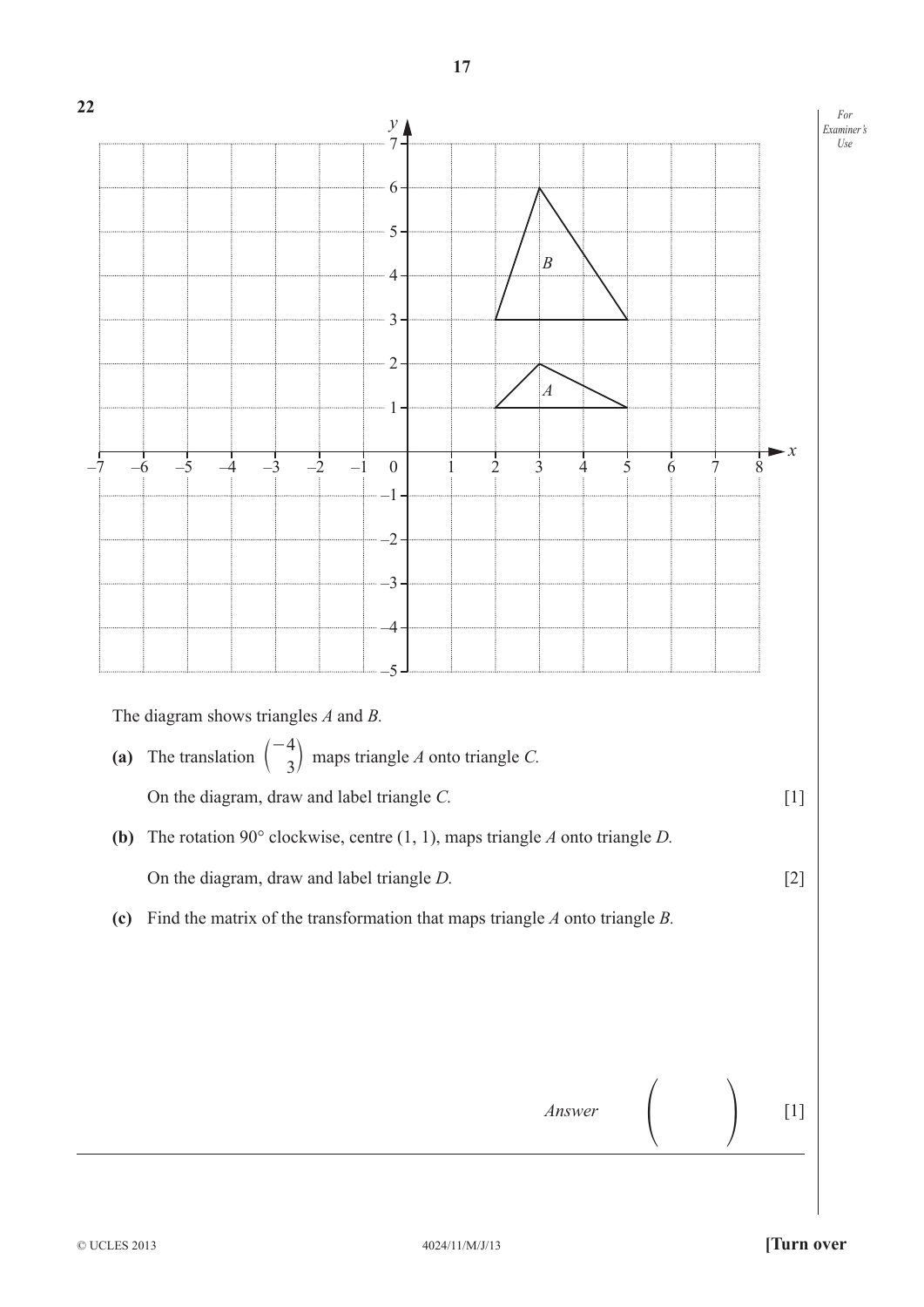

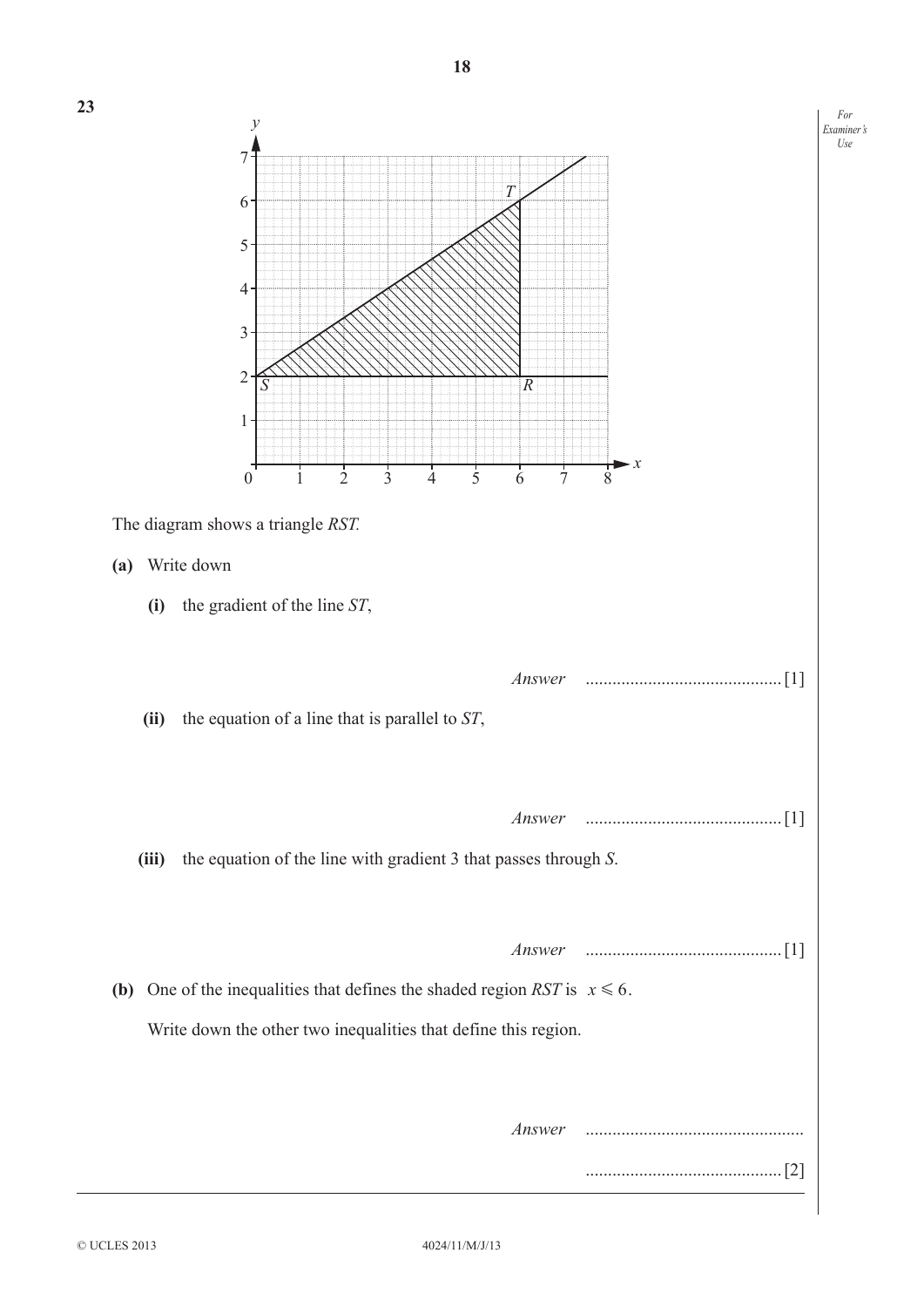24 (a) 
$$
A = \begin{pmatrix} 4 & 3 \ 1 & 2 \end{pmatrix}
$$
  $B = \begin{pmatrix} 2 & -3 \ 1 & 1 \end{pmatrix}$   
\n(b) Find  $B^{-1}$ .  
\n(b)  $\ell = \{\text{natural numbers}\}$   
\n $P = \{\text{factors of 8}\}$   
\n $Q = \{\text{factors of 12}\}$   
\n  
\n111  
\nAnswer  
\n $P = \{\text{factors of 12}\}$   
\n  
\nAnswer  
\nAnswer  
\n121  
\n  
\nAnswer  
\nAnswer  
\n13  
\nAnswer  
\n14  
\nAnswer  
\n15  
\nAnswer  
\n16  
\nAnswer  
\n17  
\nAnswer  
\n18  
\nAnswer  
\n19

**19**